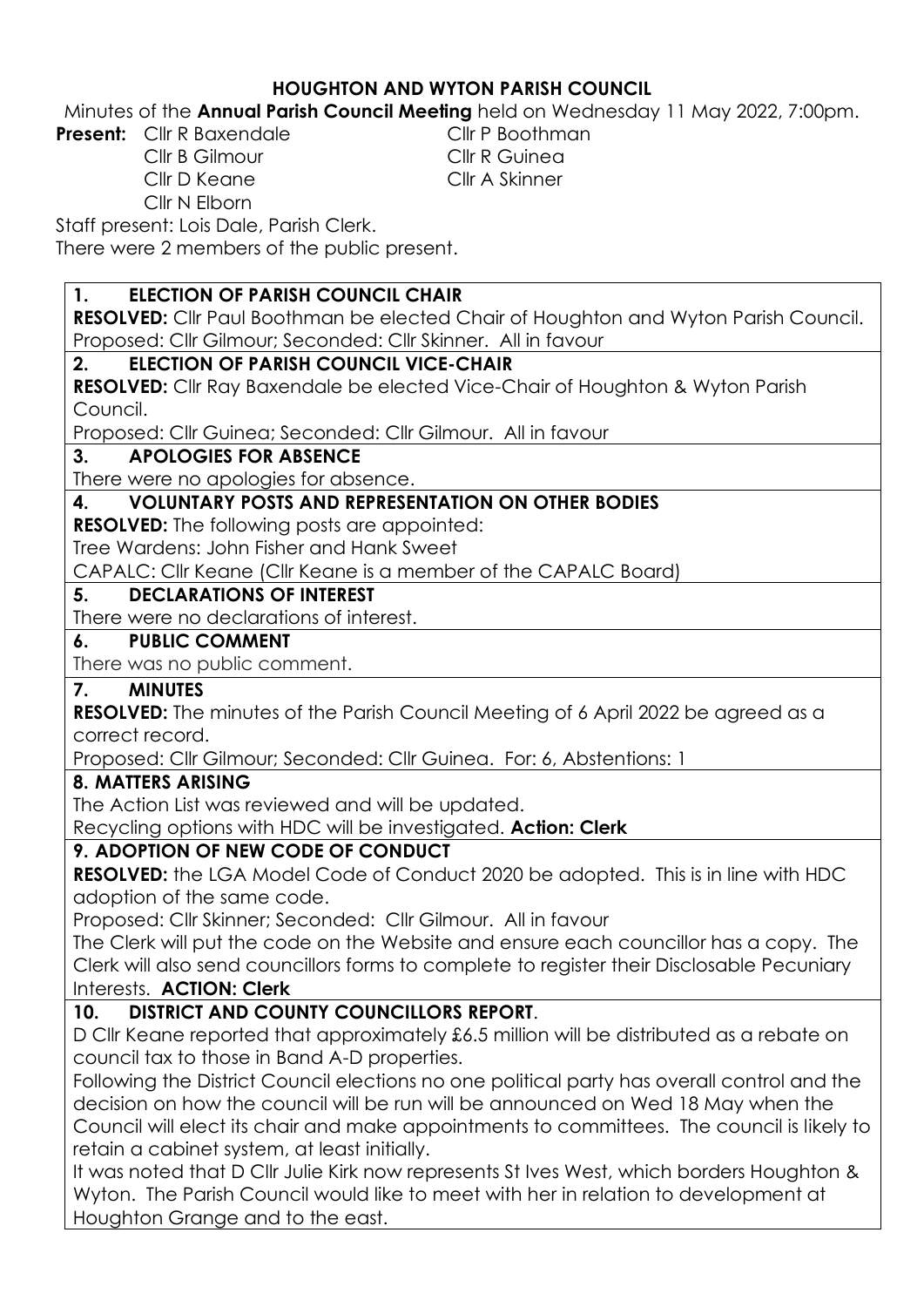C & D Cllr Dew was unable to attend this meeting, but a meeting will be arranged with him to discuss various issues he has been involved in for this council.

**12. CLERK AND RESPONSIBLE FINANCIAL OFFICERS REPORT**

# **12.1. To authorise payments due**

**RESOLVED:** The payments be approved and paid. **ACTION: Clerk**

Proposed: Cllr Gilmour, Seconded: Cllr Elborn. All in favour.

The annual budget report to date was noted.

It was noted that the Internal Audit had been carried out and a report was awaited. Cllr Elborn agreed to take the role of internal financial control to work with the Clerk

**12.2.** Grant Applications

12.2.1. Houghton & Wyton Toddler Group

The Toddler Group will be asked to provide their accounts and confirm amount received from the Community Fund. **ACTION: Clerk**

12.2.2. Donation to Citizen Advice

**RESOLVED:** a donation of £200 be made to Citizen Advice. **ACTION: Clerk**

Proposed: Cllr Baxendale; Seconded: Cllr Skinner. All in favour

12.2.3. To make a decision on funding the village Christmas Tree

**RESOLVED:** The Parish Council will pay for a Christmas Tree to be erected next to the Clock Tower at The Green, (or suitable agreed location) for the next four years (2022-25) with a maximum cost of £1,300 each year. This agreement will be reviewed after each Parish Council elections and will only be valid as long as there is a Christmas Lights Committee to be responsible for its erection, decoration and removal.

Proposed: Cllr Baxendale; Seconded: Cllr Keane. All in favour

**12.3.** Community Infrastructure Levy monies received – investment and priorities for use

Research is needed to ensure the safest, most effective and ethical investment or deposit account for the CIL money received and due. **ACTION: Clerk & NE**

**12.4.** Report from Houghton & Wyton Community Fund.

A report from this Fund was noted.

The Parish Council hope that this fund will continue and people will be able to access this.

## **13. PLANNING MATTERS**

**13.1.** Building of a small stable block, to include 2 stables, tack room and feed [store/lambing shed. This would also include an area of hard standing used to park a car.](https://publicaccess.huntingdonshire.gov.uk/online-applications/applicationDetails.do?keyVal=R85SWNIKKRK00&activeTab=summary)  [This will be built within the boundaries of a 5.15 acre field. The land will be used to keep](https://publicaccess.huntingdonshire.gov.uk/online-applications/applicationDetails.do?keyVal=R85SWNIKKRK00&activeTab=summary)  [horses and grazing sheep. The development will be constructed of a brick based \(yellow](https://publicaccess.huntingdonshire.gov.uk/online-applications/applicationDetails.do?keyVal=R85SWNIKKRK00&activeTab=summary)  [Cambridgeshire brick\) with black feather board and corrugated bitumen roof, which will](https://publicaccess.huntingdonshire.gov.uk/online-applications/applicationDetails.do?keyVal=R85SWNIKKRK00&activeTab=summary)  [be consistent with other single storey buildings in the immediate area of Splash](https://publicaccess.huntingdonshire.gov.uk/online-applications/applicationDetails.do?keyVal=R85SWNIKKRK00&activeTab=summary) 

[Lane.](https://publicaccess.huntingdonshire.gov.uk/online-applications/applicationDetails.do?keyVal=R85SWNIKKRK00&activeTab=summary) Land North Of Ruddles Lane Off Splash Lane Wyton Ref. No: 22/00527/FUL **RESOLVED:** Houghton & Wyton Parish Council recommend that this application is

**APPROVED** for the following reasons: Changing this land to pasture will allow it to remain as a rural land use and be used by a local family.

Proposed: Cllr Guinea; Seconded: Cllr Skinner. All in favour

**13.2.** [Replace 13 of the flats existing modern single-glazed sash windows with double](https://publicaccess.huntingdonshire.gov.uk/online-applications/applicationDetails.do?keyVal=RAA71QIKLPS00&activeTab=summary)[glazed versions within the existing frames. Rot found in each unit is to be repaired with](https://publicaccess.huntingdonshire.gov.uk/online-applications/applicationDetails.do?keyVal=RAA71QIKLPS00&activeTab=summary)  [necessary draught-proofing carried out.](https://publicaccess.huntingdonshire.gov.uk/online-applications/applicationDetails.do?keyVal=RAA71QIKLPS00&activeTab=summary) 19 The Elms Thicket Road Houghton Huntingdon PE28 2FQ Ref. No: 22/00886/LBC

**RESOLVED:** Houghton & Wyton Parish Council recommend that this application is **APPROVED** for the following reasons:

There will be no visible change to the appearance of the windows.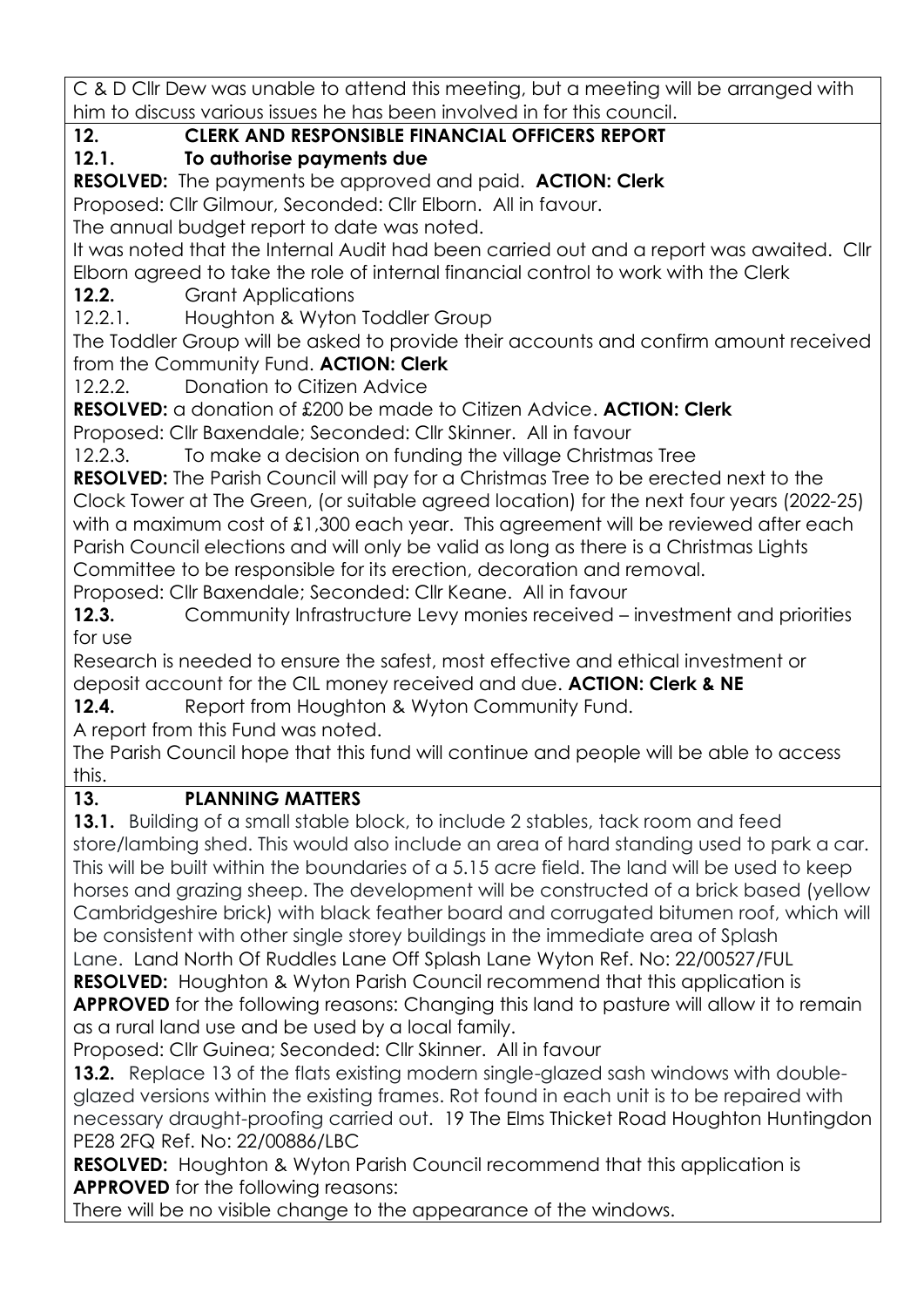There will be no impact on the character of the Grade II listed building. The method will use a minimum amount of new material.

This work will reduce the carbon footprint of the building.

Proposed: Cllr Elborn; Seconded: Cllr Baxendale. All in favour

## **13.3. Houghton Grange phases 1 & 2 – updates**

Cllrs Boothman and Baxendale met with HDC Planning Officers. Concerns were expressed that the affordable/social housing would not be ring-fenced for local people, a contact for Housing Strategy at HDC will be forwarded. It was suggested that a housing needs survey might help with this.

The entire development here will lead to a 25% increase in the population of the parish; the Parish Council feels that it is important that further funding in the form of Community Infrastructure Levy or Section 106 money is available to improve the infrastructure and facilities for the parish residents. The advice was to make sure that strong proposals for funding were available and costed.

Advice was given on the Compulsory Purchase process and this will be followed up on.

## **13.4. Other Planning Matters**

It is noted that the appeal for application for the development of the Old Photo Factory off Sawtry Way has been rejected.

Planning Enforcement will be asked to look at building work and alterations to land levels at two houses on Houghton Hill and a development in Church Walk. **ACTION: Clerk**

## **14. RISK ASSESSMENT AND ASSET MANAGEMENT**

**RESOLVED:** £1,000 be allocated for Fire Risk Assessments of the Pavilion, Clock Tower and potentially the Office if this is not covered by the St Marys Centre Risk Assessment. £1,500 be allocated for urgent work at the Pavilion.

Proposed: Cllr Skinner, Seconded: Cllr Boothman. All in favour.

## **ACTION: AS & Clerk**

## **15. TIMEBANK**

A report from the Timebank co-ordinator, Rose Williams, was noted. A vote of thanks was recorded for the excellent start that she has made in her job. Her enthusiasm and use of social media to generate interest was noted. The Clerk will make sure that any extra hours worked are recorded. **ACTION: Clerk**

A Steering Group will be set up. This will include the Timebank Co-ordinator, Parish Clerk, Cllrs Skinner and Boothman and one or two members from the Timebank. Cllr Skinner will meet with Rose to initiate this. **ACTION: AS**

It was suggested that Parish Councillors could record the time they spend on Parish Council work (outside of meetings) to their Timebank account. This will be clarified.

## **16. PLAYING FIELD**

# **16.1. Discussion on the future use/management of Playing Field**

**RESOLVED:** £1,650 be allocated to cover professional fees to produce a 3-D design and hard copy drawings of a potential community/sports building for the village.

Proposed: Cllr Baxendale; Seconded: Cllr Skinner. All in favour.

This is to be used as a concept to initiate discussions and aid consultation to help secure the future of the playing fields and community facilities to meet the expanding population.

### **ACTION: RB**

# **16.2. Scout Hut**

A meeting will be arranged with the Scout Hut Management Committee when there is progress on the above.

**17. QUEEN'S PLATINUM JUBILEE**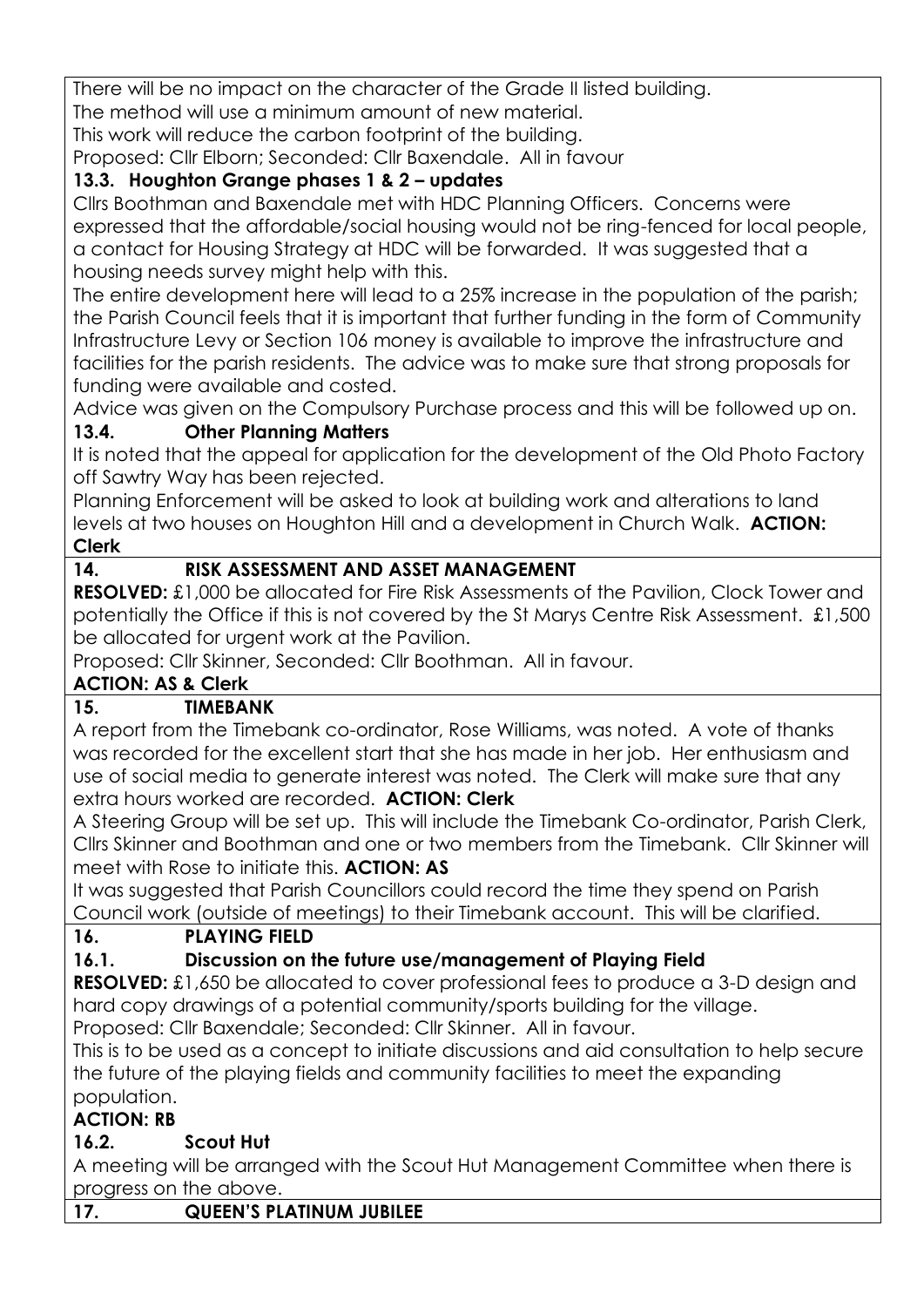### **17.1. Events planning**

Final plans are being made for a community picnic and entertainment on the Playing Field on Sat 4 June. This will include a Fancy Dress competition for adults, children and pets, live music, a silent disco, photography, races and a nostalgia display.

In addition there will be

a flower display in the church along with refreshments on Thursday 2 and Friday 3 June in the St Mary's Centre

a competition for decorated houses and gardens and red, white and blue planting, organised by the Gardening Club

A Big Lunch event on Sunday 5 June supported by Our Shop, registered gatherings can receive a goody bag and voucher.

A 'Musicals & Majesty' concert in the church, tickets can be purchased from the Post **Office** 

A pre-jubilee clean up organised by The Timebank.

### **17.2. Commemorative trees**

Planting will be planned for the autumn. Action Clerk.

### **17.3. Re-thatching of the Clock Tower**

Three quotes and advice have been obtained. These vary from repairs and renewal of the ridge, to a full re-thatch. This will be put on a list of projects to be considers during the year.

### **18. PARISH COUNCIL VISION**

Cllr Guinea has pulled together the notes and actions from previous discussions and will circulate to all councillors. A meeting will be arranged for 25 May to discuss. **ACTION: All Cllrs and Clerk**

### **19. PROJECTS IN THE PIPELINE**

### **19.1. A1123 Speed Reduction Local Highway Initiative 2022/23- update**

This project has been approved for funding from CCC.

### **19.2. Mill Street Local Highway Initiative 2021/22**

C Cllr Dew will be asked to confirm the scope of the project. **ACTION: DK**

### **19.3. Pedestrian / Cycle way on A1123**

A survey needs to be carried out, costings obtained and funding sourced. **ACTION: DK**

### **19.4. Layby on A1123 – parking restrictions**

CCC will be asked to restrict parking during the hours 9pm-7am. A consultation will be issued.

### **19.5. Cemetery Extension**

The type of fencing needed will be investigated. Funding and grants will be looked at. **ACTION: NE & Clerk**

### **20. CORRESPONDENCE**

A request for a memorial tree was received. This is supported in principle and will be actioned in the autumn.

A request was received for volunteers to be involved in Cambridgeshire Crimestoppers. The Cambridgeshire Matters newsletter was circulated. This contained an article on helping Ukrainian refugees. While there is no central point here, it was suggested that any help requested could be co-ordinated and a place for people to meet might be set up if a need was identified. The Timebank will be asked if they can help. **ACTION: Clerk**

The Think Communities newsletter was circulated.

A meeting will be arranged with the new Volunteering and Community Officer at Houghton Mill, this will be attended by Cllr Boothman, the Clerk and Timebank Coordinator. **ACTION: Clerk**